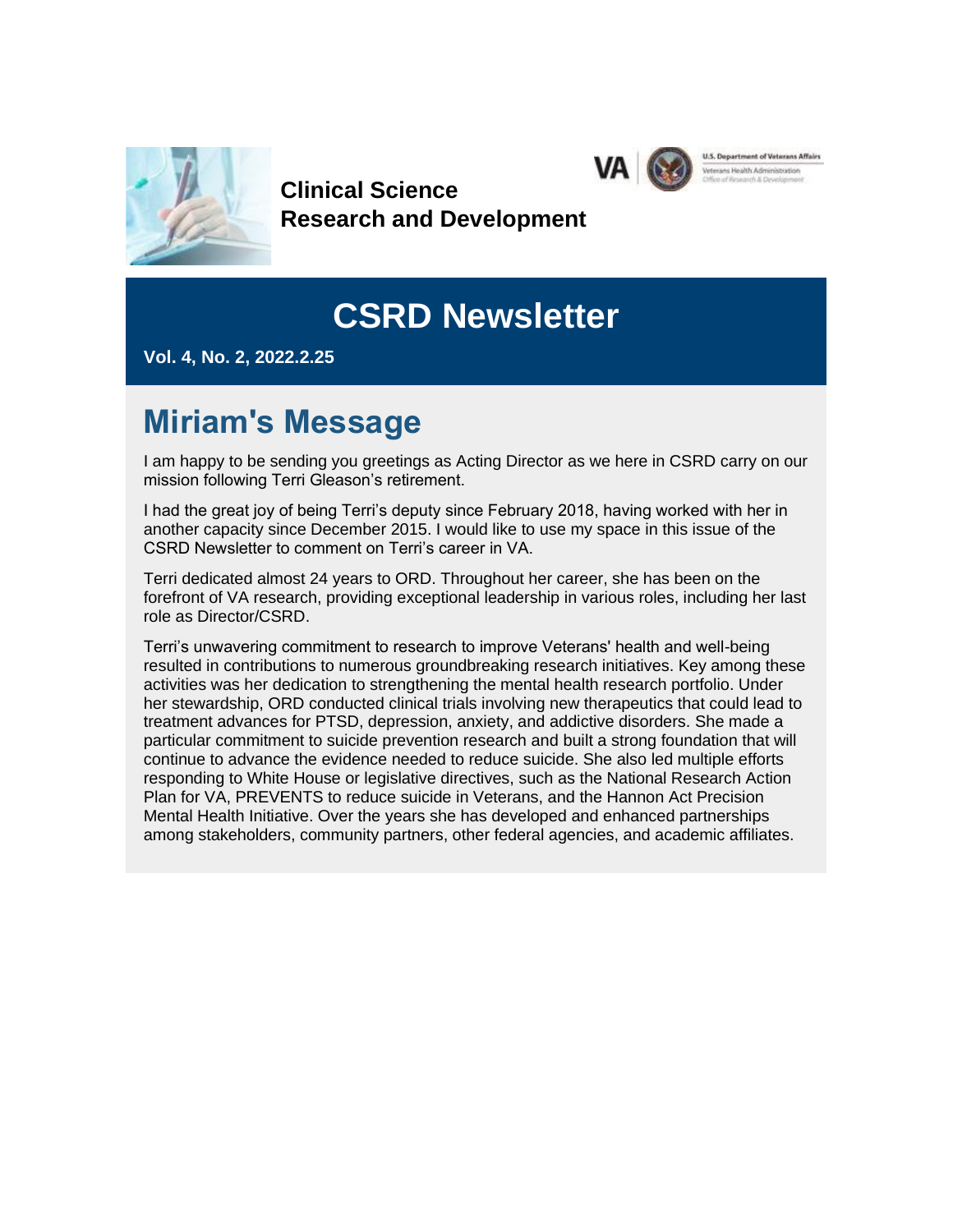Terri has also been highly dedicated to training the next generation of researchers in VA. Towards this end, she initiated early training opportunities for psychiatrists, Veteran scientists, and under-represented minorities.

Terri's stewardship and unwavering devotion to VA research will be missed.

I am including a photo of Terri holding a gift she received from ORD – an American flag that was flown over the United States Capitol on her official retirement date.

Best wishes to you all in your research endeavors!

Miriam



## **Congrats, Newly-Funded Investigators!**

Congratulations to the 35 investigators selected for the Fall 2021 funding cycle! Applications were released on **Friday, February 18, 2021,** in eRA Commons Just-in-Time (JIT). Selected PIs and individuals with the Signing Official (SO) role were notified through email. Guidance documents and templates are on the ORD JIT website: [Just-in-Time Process to](https://gcc02.safelinks.protection.outlook.com/?url=https%3A%2F%2Fwww.research.va.gov%2Ffunding%2Fjit.cfm&data=04%7C01%7C%7C332a4c8ea078441c6b4108d9faf57e5f%7Ce95f1b23abaf45ee821db7ab251ab3bf%7C0%7C0%7C637816754569025920%7CUnknown%7CTWFpbGZsb3d8eyJWIjoiMC4wLjAwMDAiLCJQIjoiV2luMzIiLCJBTiI6Ik1haWwiLCJXVCI6Mn0%3D%7C3000&sdata=RF304QDbTqSDGbyvw4d9dcicULjT0w%2BXJAiQnaSU1Rg%3D&reserved=0)  [Release Funds \(va.gov\).](https://gcc02.safelinks.protection.outlook.com/?url=https%3A%2F%2Fwww.research.va.gov%2Ffunding%2Fjit.cfm&data=04%7C01%7C%7C332a4c8ea078441c6b4108d9faf57e5f%7Ce95f1b23abaf45ee821db7ab251ab3bf%7C0%7C0%7C637816754569025920%7CUnknown%7CTWFpbGZsb3d8eyJWIjoiMC4wLjAwMDAiLCJQIjoiV2luMzIiLCJBTiI6Ik1haWwiLCJXVCI6Mn0%3D%7C3000&sdata=RF304QDbTqSDGbyvw4d9dcicULjT0w%2BXJAiQnaSU1Rg%3D&reserved=0)

The CSRD selectees for Fall 2021 cycle are:

- Bajaj, Jasmohan S., M.B.B.S., M.D., Richmond VAMC, "BCCMA: Targeting Gut Microbiome in Gastrointestinal and Liver Diseases in US Veterans; CMA4: At the Crossroads of the Gut Microbiome, Cirrhosis, and PTSD"
- Berenson, Charles S., M.D., Buffalo VAMC, "Alveolar macrophage dysregulation in the pathogenesis of Gulf War respiratory illness"
- Bremner, James Douglas, M.D., Atlanta VAMC, "Transcutaneous Vagal Nerve Stimulation in Veterans with Posttraumatic Stress Disorder"
- Brewster, Luke Packard, M.D, Ph.D., Atlanta VAMC, "Pilot Investigation of Ewing Amputation in Veterans with Peripheral Arterial Disease Undergoing Below Knee Amputation"
- Chu, Constance R., M.D., Palo Alto VAMC, "BCCMA: Targeting Osteoarthritis Pain and Progression: Defining biologic and inflammatory markers associated with rapid progression"
- Chung, Christine B., M.D., San Diego VAMC, "MR Biomarkers of Inflammation in Knee Osteoarthritis"
- Dell'italia, Louis J., M.D., Birmingham VAMC, "Exosome Mediated Effects on Cardiac Injury during Cardiopulmonary Bypass"
- Dhawan, Punita, Ph.D., Omaha VAMC, "Novel Tools for Colon Cancer Detection and Therapy"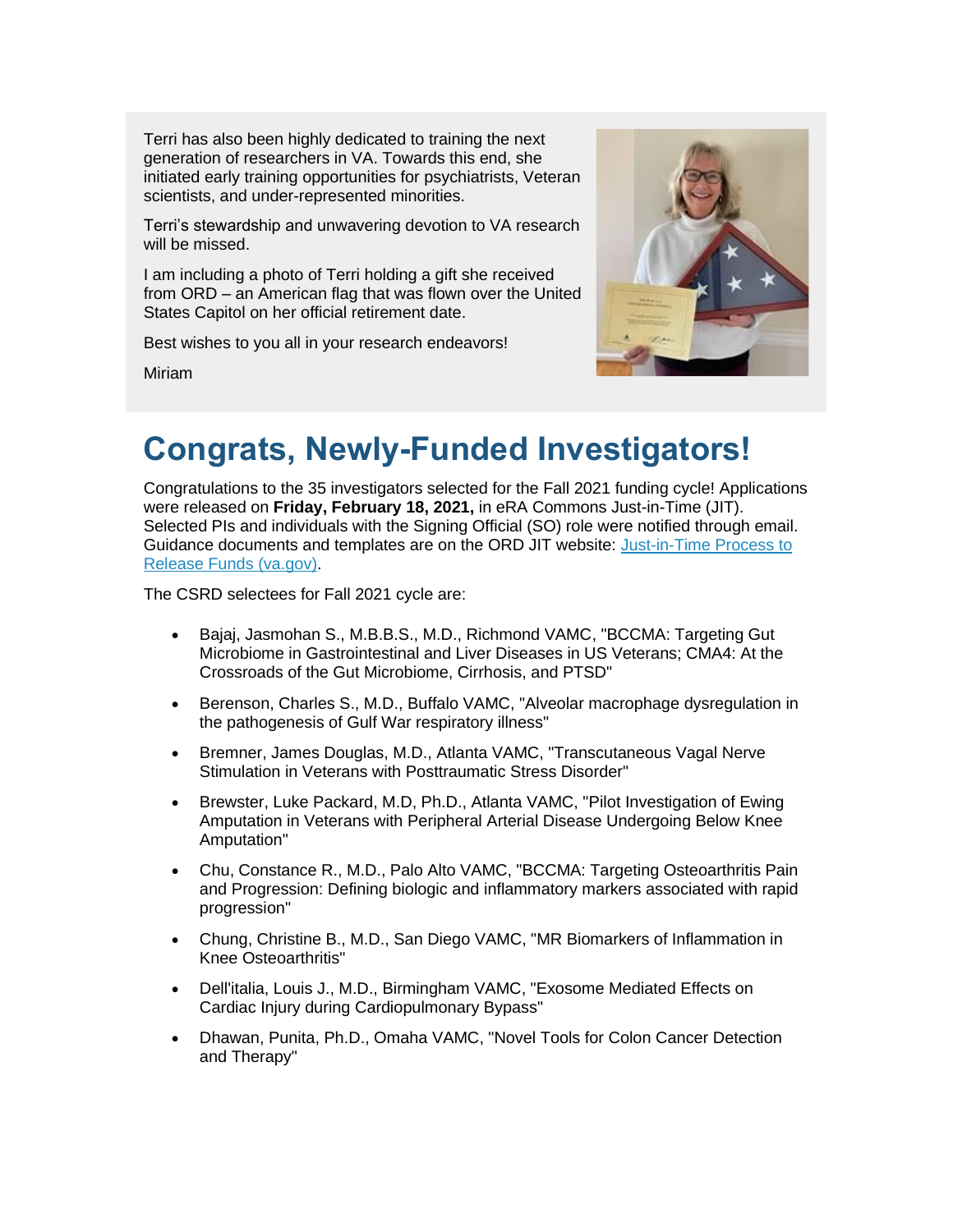- Green, Hadiyah-Nicole, Ph.D., Atlanta VAMC, "Safety Assessment of Laser Activated NanoTherapy (LANT) as a Potential Treatment for Veterans with Cutaneous Squamous Cell Carcinomas"
- Hartman, Rebecca Ivy, M.D., Boston VAMC, "Risk Factors for Clinically Aggressive Melanoma in Veterans"
- Hartwell, Emily, Ph.D., Philadelphia VAMC, "Genetic architecture of substance use disorders and major depression"
- Hays, Chelsea, Ph.D., San Diego VAMC, "Neurovascular Mechanisms Underlying the Negative Effect of Stress in Cognitive Aging"
- Ibdah, Jamal A., M.D, Ph.D., Columbia, MO, VAMC, "Low Dose Thyroid Hormone, Mitochondrial Fatty Acid Oxidation, and Treatment of Nonalcoholic Steatohepatitis (NASH)"
- Isseroff, Roslyn R., M.D., Sacramento VAMC, "Multiple targets for beta adrenergic antagonist mediate wound healing"
- Jagger-Rickels, Audreyana, Ph.D., Boston VAMC, "Identifying neural signatures of current and future suicidal thoughts and behaviors"
- Jones, Melissa Beth, M.D., Houston VAMC, "Pimavanserin for Insomnia in Veterans with Post-traumatic Stress Disorder"
- Kalantar-Zadeh, Kamyar, M.D, Ph.D., Long Beach VAMC, "Incremental Hemodialysis for Veterans in the First Year of Dialysis (IncHVets): A Pragmatic, Multi-Center, Randomized Controlled Trial"
- Kopp, Ryan Patrick, M.D., Portland VAMC, "Precision Neoadjuvant Therapy for High Risk Localized Prostate Cancer with PTEN Loss"
- Leach, Joseph, M.D, Ph.D., San Francisco VAMC, "Imaging-based biomechanical assessment of abdominal aortic aneurysms for improved progression risk prediction"
- Lee, Mary, M.D., Washington, DC VAMC, "Low Intensity Focused Ultrasound for Tobacco Use Disorder: High Resolution Targeting of the Human Insula"
- Li, Ji, Ph.D., Tampa VAMC, "Activated Protein C in Acute Injury"
- Lipschutz, Joshua H., M.D., Charleston VAMC, "The role of beta agonists in the treatment of chronic kidney disease"
- Meshberg-Cohen, Sarah, Ph.D., West Haven VAMC, "Written Exposure Therapy (WET) as a brief trauma treatment for Veterans with Co-occurring Substance Use Disorders and PTSD"
- Na, Peter, M.D., West Haven VAMC, "Understanding the role of modifiable lifestyle and psychosocial factors in moderating genetic risk for alcohol use problems in veterans"
- Oates, James C., M.D., Charleston VAMC, "Targeting Pathogenic Endothelial Dysfunction in Lupus Nephritis"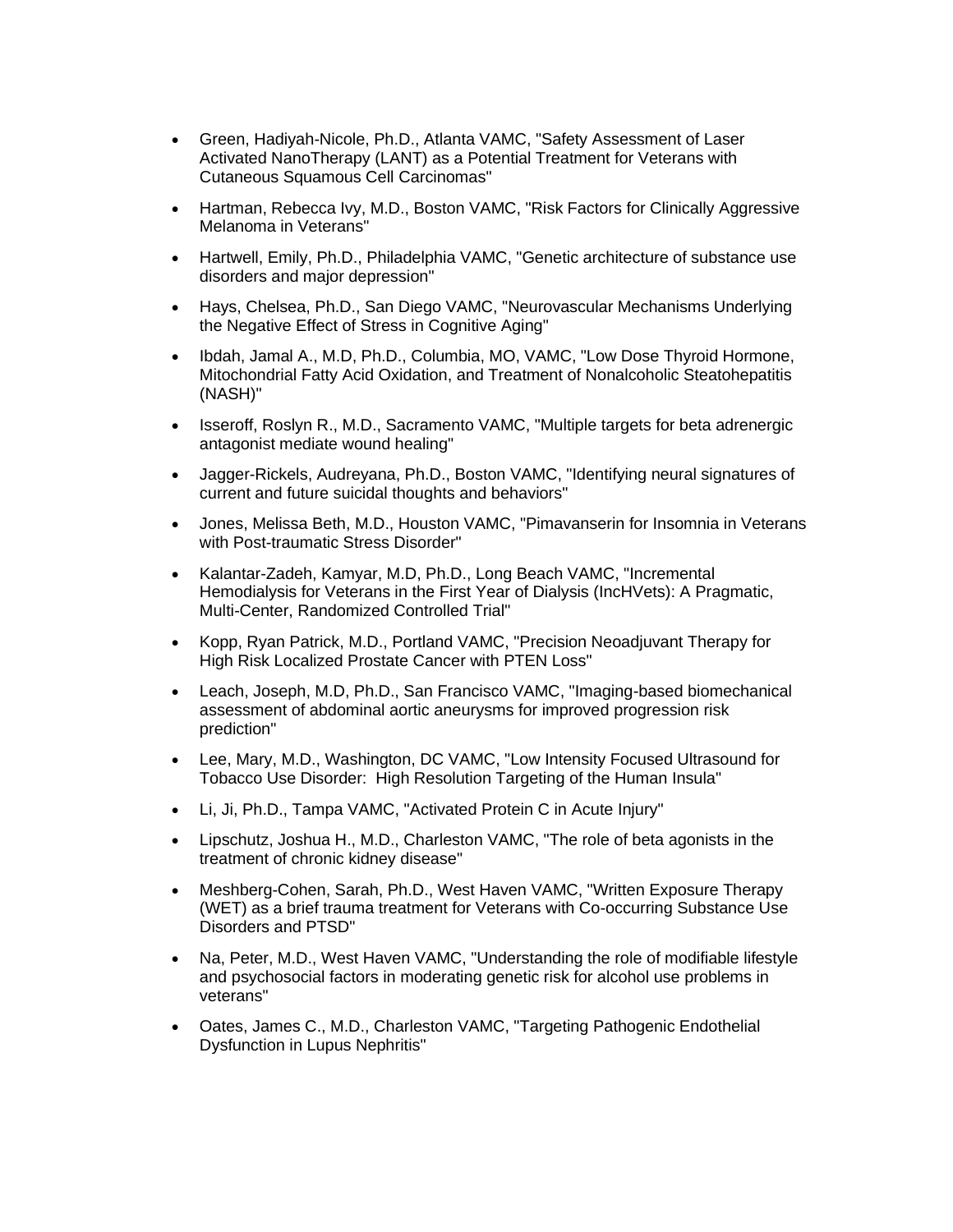- O'Rourke, Robert W., M.D., Ann Arbor VAMC, "Extracellular matrix-adipocyte metabolic crosstalk and diabetes"
- Pan, Chong-Xian, M.D, Ph.D., Boston VAMC, "A Phase II trial with copanlisib plus avelumab as a maintenance therapy for metastatic bladder cancer after platinumbased chemotherapy"
- Postolache, Teodor T., M.D., Baltimore VAMC, "Suicide risk modification by statin prescriptions in US Veterans with common inflammation-mediated clinical conditions- a controlled, quasi-randomized epidemiological approach"
- Shin, Daniel S., M.D., Los Angeles VAMC, "Phase Ib/II study of safety and efficacy of EZH2 inhibitor, tazemetostat, and PD-1 blockade for treatment of advanced nonsmall cell lung cancer"
- Sporn, Peter H., M.D., Jesse Brown VAMC, Chicago, IL, "Hypercapnia and Suppression of Antiviral Host Defense"
- Tseng, Elaine Evelina, M.D., San Francisco VAMC, "Developing Biomechanical Predictors of Ascending Thoracic Aortic Aneurysm Growth and Dissection"
- Wang, David H., M.D, Ph.D., Dallas VAMC, "A Phase II Trial to Evaluate the Effect of Itraconazole on Pathologic Complete Response Rates in Resectable Esophageal Cancer"
- Wysham, Katherine D., M.D., Puget Sounds VAMC, Seattle WA, "Quantifying the Impact of Frailty on Osteoporosis and Fractures in Veterans with Rheumatoid Arthritis"
- Zabetian, Cyrus P., M.D., Puget Sound VAMC,Seattle, WA, "Genetic Movement Disorders: Etiologies and Pathogeneses"
- Zelkowitz, Rachel L., Ph.D., Boston VAMC, "Psychological Drivers of Self-Destructive Behaviors in PTSD"

For questions related to JIT, send emails to the BLRD and CSRD shared mailbox: [VHACOBLCSRDJIT@va.gov.](mailto:VHACOBLCSRDJIT@va.gov)

#### **Suicide Prevention RFA Posted**

CSRD has posted a new Suicide prevention RFA for a Suicide Prevention Research Clinical Resource Center (S-CRC) that will serve suicide prevention investigators by providing critical research resources to facilitate programmatic and scientific needs.

The S-CRC will focus on accelerating clinical science (observational, interventional, epidemiological) in suicide prevention and assist in translation of this research into evidence-based prevention and intervention approaches to reduce Veteran suicide. The S-CRC will be closely associated with the established HSRD-funded Suicide Prevention Research Impact NeTwork (SPRINT).

This funding opportunity requires an approved LOI for submission of a full proposal. LOIs are due April 1 and the grants.gov deadline for submission of full proposals for the S-CRC is July 13.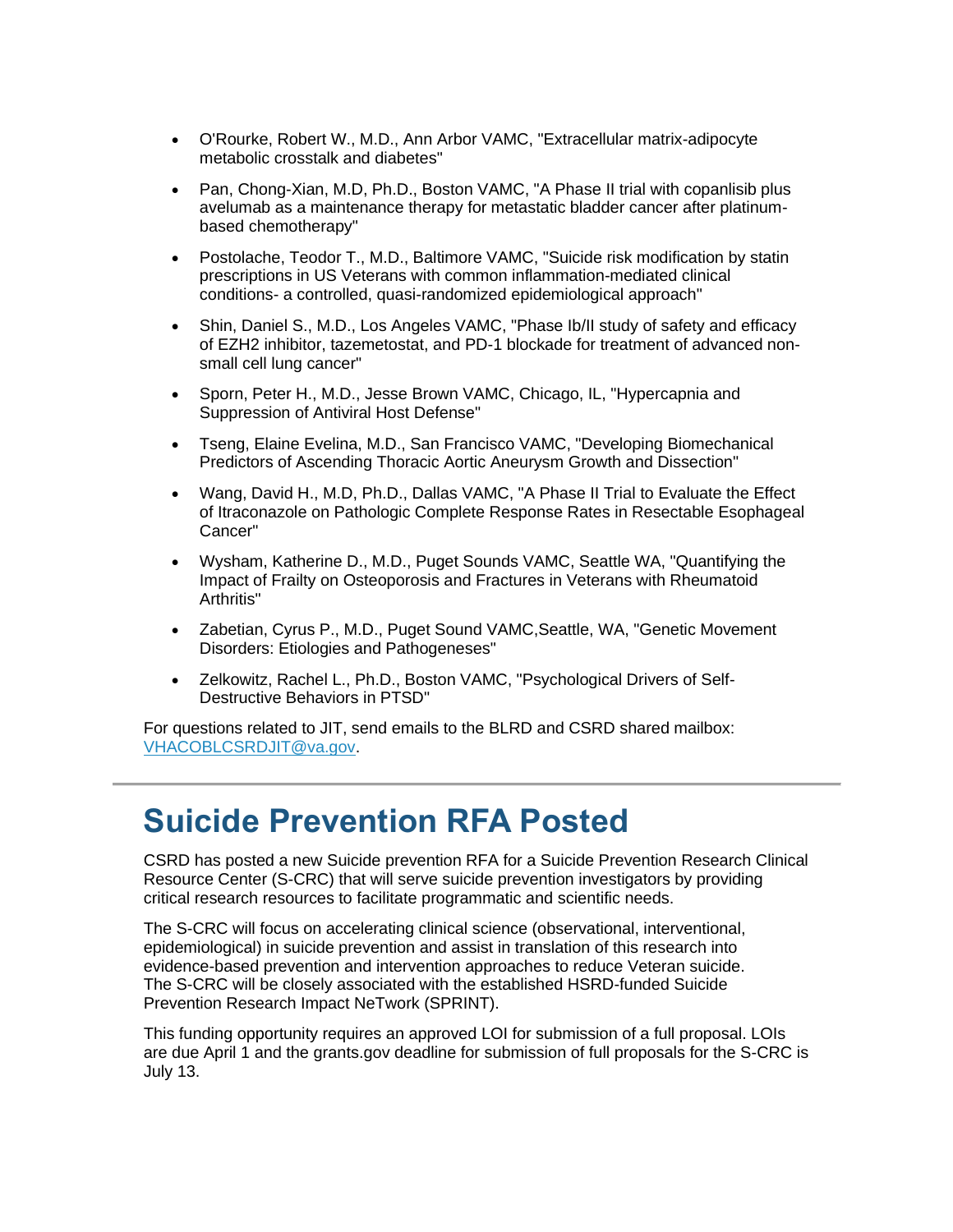Queries regarding the S-CRC may be addressed to Joe Constans, PhD [Joseph.Constans@va.gov.](mailto:Joseph.Constans@va.gov)

### **CSRD Submission Opportunity: March 10**

The next CSRD submission opportunity will be the Spring 2022 round. The deadline for submissions is March 10, 2022.

#### **Post-COVID Proposals due April 14**

In response to the RFA for Post-COVID conditions, 15 Letters of Intent (LOIs) were received and nine were approved. Of the 27 collaborative projects that may be submitted under these nine approved LOIs, 11 are CSRD. The deadline for submission of these collaborative proposals is April 14, 2022.

### **VA Biofabrication Symposium is May 4-5**

Save the date for the first VA Biofabrication Community of Science Symposium to be held virtually May 4-5, 2022. The symposium will engage biofabrication researchers, practitioners, visionaries, and innovators to grow VA's biofabrication efforts. Biofabrication offers Veterans point-of-care solutions for the customized restoration of health. VA is establishing an integrated infrastructure that aims to serve Veterans first with patientmatched biofabricated solutions. Biofab COS provides a platform for internal and external stakeholders to connect across the biofabrication continuum to learn, ideate, research, and build solutions for Veterans. It also provides a set of practices to develop biofabrication solutions across every state of the development process and the eventual goal of first inhuman clinical trials. Clinical application areas are bone, vasculature, nerves, skin, and complex structures. Registration is at the following

link: [https://www.surveymonkey.com/r/2G2LL5Z.](https://gcc02.safelinks.protection.outlook.com/?url=https%3A%2F%2Fwww.surgeymonkey.com%2Fr%2F2G2LL5Z&data=04%7C01%7C%7C332a4c8ea078441c6b4108d9faf57e5f%7Ce95f1b23abaf45ee821db7ab251ab3bf%7C0%7C0%7C637816754569025920%7CUnknown%7CTWFpbGZsb3d8eyJWIjoiMC4wLjAwMDAiLCJQIjoiV2luMzIiLCJBTiI6Ik1haWwiLCJXVCI6Mn0%3D%7C3000&sdata=hGs6TX240F8zy9cda%2FWG5TfG6C1o%2FOHbc8mzFU0hwtw%3D&reserved=0) For aditional information, contact Dr. Kimberlee Potter [\(Kimberlee.Potter@va.gov\)](mailto:Kimberlee.Potter@va.gov) or Dr Beth Ripley [\(Beth.Ripley2@va.gov\)](mailto:Beth.Ripley2@va.gov).

#### **DMC Members Needed**

The CSRD Data Monitoring Committee continues to seek new members. Qualifications for membership include **f**unding history and clinical trial experience, academic position of associate professor or above, a solid publications record, and review experience. Members are needed from the following areas: cardiology, pulmonology, oncology, urology, neurology, internal medicine, physical medicine and rehabilitation, and biostatistics. For more information, please contact Dr. Paine [\(Tamara.Paine@va.gov\).](mailto:Tamara.Paine@va.gov))